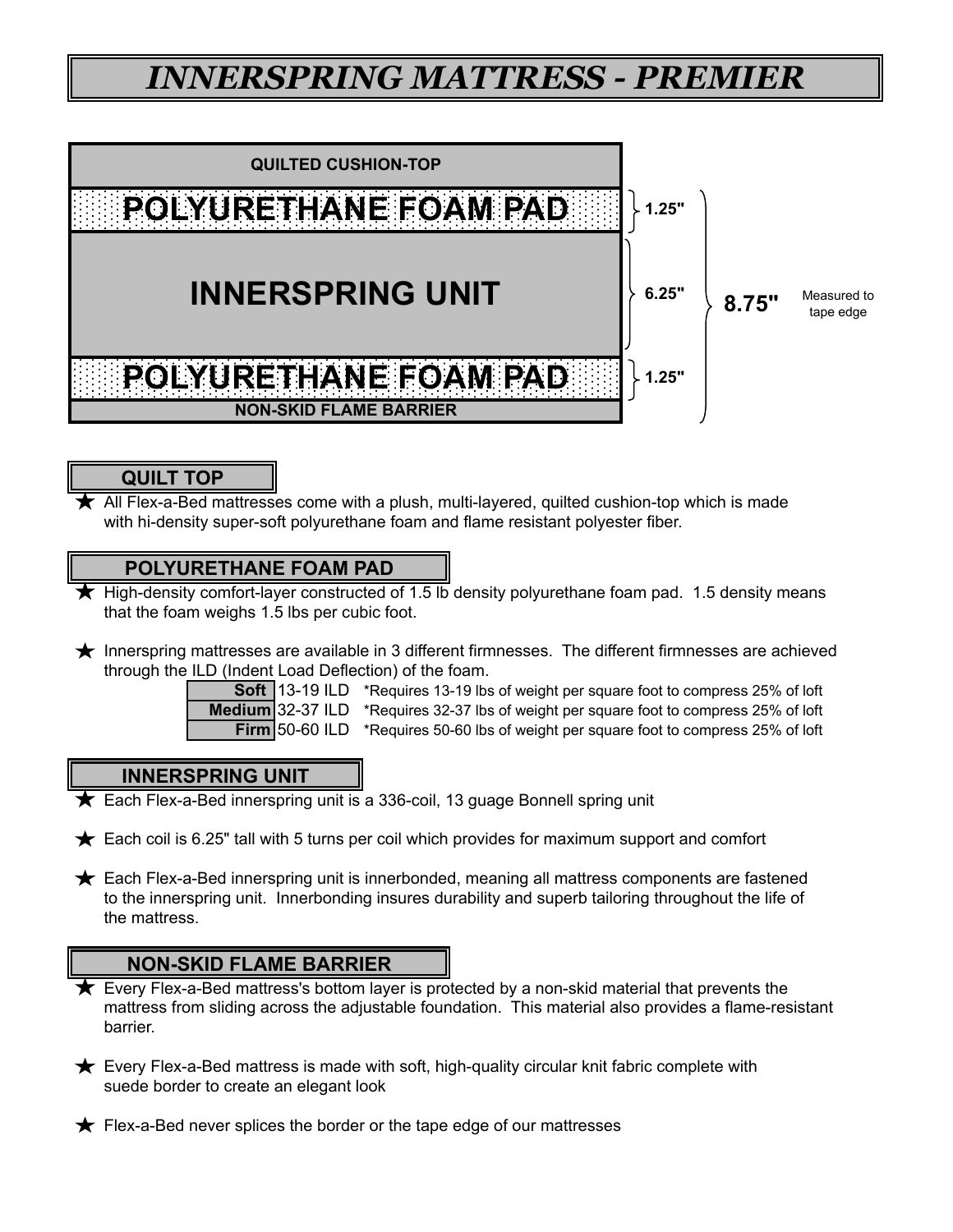## *INNERSPRING MATTRESS - VALUE FLEX*



### **QUILT TOP**

All Flex-a-Bed mattresses come with a plush, multi-layered, quilted cushion-top which is made with hi-density super-soft polyurethane foam and flame resistant polyester fiber.

### **POLYURETHANE FOAM PAD**

- High-density comfort-layer constructed of 1.5 lb density polyurethane foam pad. 1.5 density means that the foam weighs 1.5 lbs per cubic foot.
- Innerspring mattresses are available in 3 different firmnesses. The different firmnesses are achieved through the ILD (Indent Load Deflection) of the foam.



**Soft** 13-19 ILD \*Requires 13-19 lbs of weight per square foot to compress 25% of loft **Medium** 32-37 ILD \*Requires 32-37 lbs of weight per square foot to compress 25% of loft **Firm** 50-60 ILD \*Requires 50-60 lbs of weight per square foot to compress 25% of loft

### **INNERSPRING UNIT**

 $\bigstar$  Each Flex-a-Bed innerspring unit is a 336-coil, 13 guage Bonnell spring unit

- $\bigstar$  Each coil is 6.25" tall with 5 turns per coil which provides for maximum support and comfort
- $\bigstar$  Each Flex-a-Bed innerspring unit is innerbonded, meaning all mattress components are fastened to the innerspring unit. Innerbonding insures durability and superb tailoring throughout the life of the mattress.

- Every Flex-a-Bed mattress's bottom layer is protected by a non-skid material that prevents the mattress from sliding across the adjustable foundation. This material also provides a flame-resistant barrier.
- $\bigstar$  Every Flex-a-Bed mattress is made with soft, high-quality circular knit fabric complete with suede border to create an elegant look
- $\bigstar$  Flex-a-Bed never splices the border or the tape edge of our mattresses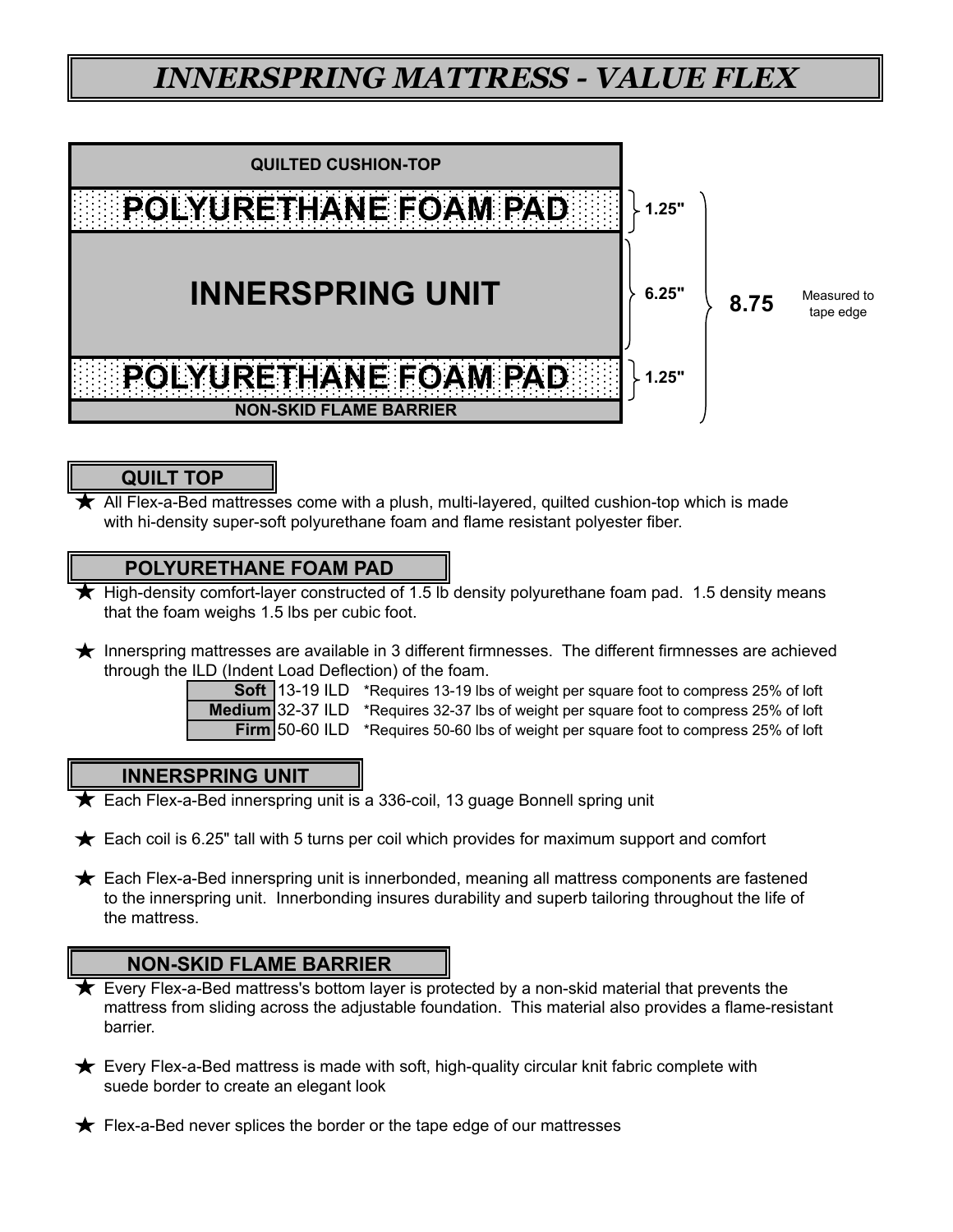# *VISCO COMBO MATTRESS*



### **QUILT TOP**

with hi-density super-soft polyurethane foam and flame resistant polyester fiber. All Flex-a-Bed mattresses come with a plush, multi-layered, quilted cushion-top which is made

### **VISCO MEMORY FOAM LAYER**

- 1.25" Visco memory foam comfort layer
- $\bigstar$  10 ILD (Indent Load Deflection) requires 12 lbs of weight per square foot to compress 25% of loft
- $\star$  4 lb density

#### **INNERSPRING UNIT**

- Each Flex-a-Bed combo unit is a 336-coil, 13 guage Bonnell spring unit
- $\bigstar$  Each coil is 6.25" tall with 5 turns per coil which provides for maximum support and comfort
- $\bigstar$  Each Flex-a-Bed combo unit is innerbonded, meaning all mattress components are fastened to the innerspring unit. Innerbonding insures durability and superb tailoring throughout the life of the mattress.

- Every Flex-a-Bed mattress's bottom layer is protected by a non-skid material that prevents the mattress from sliding across the adjustable foundation. This material also provides a flame-resistant barrier.
- **★** Every Flex-a-Bed mattress is made with soft, high-quality circular knit fabric complete with suede border to create an elegant look
- $\bigstar$  Flex-a-Bed never splices the border or the tape edge of our mattresses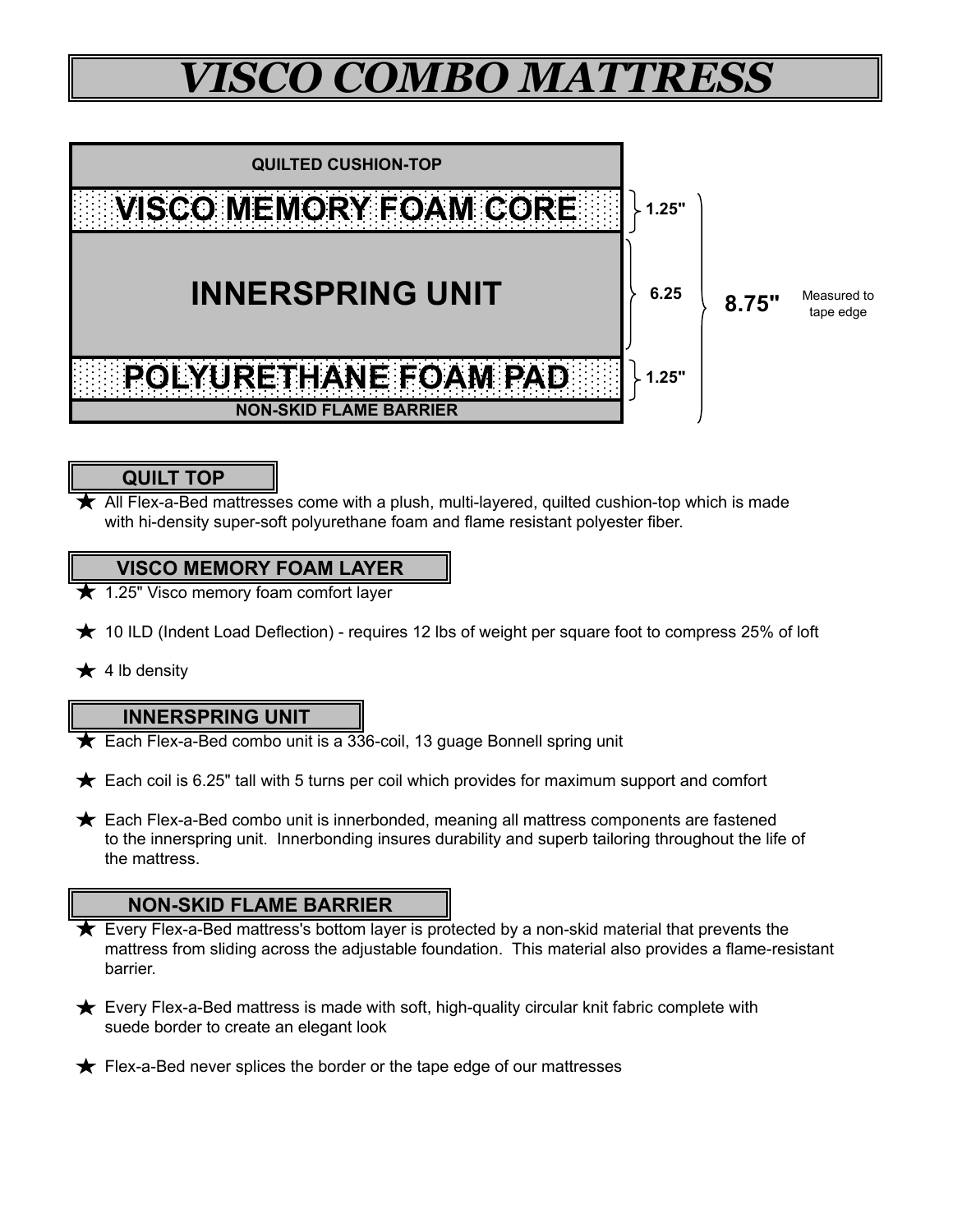# *VISCO CORE MATTRESS*



## **QUILT TOP**

with hi-density super-soft polyurethane foam and flame resistant polyester fiber.  $\bigstar$  All Flex-a-Bed mattresses come with a plush, multi-layered, quilted cushion-top which is made

### **VISCO MEMORY FOAM CORE**

- $\bigstar$  2" Visco memory foam core
- $\bigstar$  10 ILD (Indent Load Deflection) requires 12 lbs of weight per square foot to compress 25% of loft
- $\star$  4 lb density

### **POLYURETHANE FOAM CORE**

- $\bigstar$  6.75" polyurethane foam core
- $\star$  32 ILD (Indent Load Deflection) requires 32 lbs of weight per square foot to compress 25% of loft
- $\bigstar$  1.8 lb density weighs 1.8 lbs per cubic foot
- $\bigstar$  The Visco core is laminated to the polyurethane foam to create a solid core

- **★** Every Flex-a-Bed mattress's bottom layer is protected by a non-skid material that prevents the mattress from sliding across the adjustable foundation. This material also provides a flame-resistant barrier.
- $\bigstar$  Every Flex-a-Bed mattress is made with soft, high-quality circular knit fabric complete with suede border to create an elegant look
- $\bigstar$  Flex-a-Bed never splices the border or the tape edge of our mattresses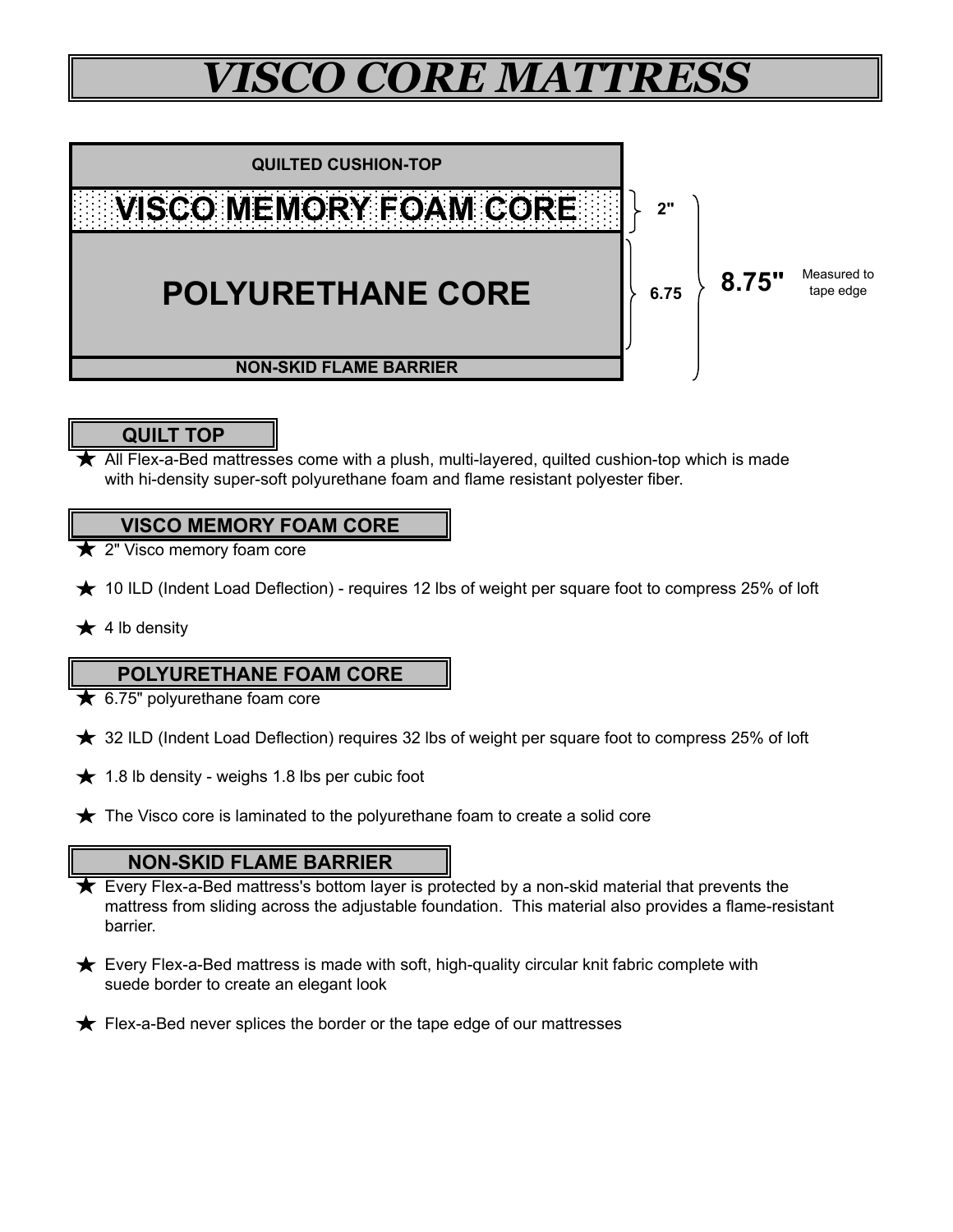# *LATEX CORE*



### **QUILT TOP**

All Flex-a-Bed mattresses come with a plush, multi-layered, quilted cushion-top which is made with hi-density super-soft polyurethane foam and flame resistant polyester fiber.

### **LATEX FOAM CORE**

- $\bigstar$  2" Belgium processed 100% natural rubber latex core
- $\star$  32 ILD (Indent Load Deflection) requires 32 lbs of weight per square foot to compress 25% of loft

### **POLYURETHANE FOAM CORE**

- $\bigstar$  6.75" polyurethane foam core
- $\star$  32 ILD (Indent Load Deflection) requires 32 lbs of weight per square foot to compress 25% of loft
- $\bigstar$  1.8 lb density weighs 1.8 lbs per cubic foot
- $\bigstar$  The latex core is laminated to the polyurethane foam to create a solid core

- mattress from sliding across the adjustable foundation. This material also provides a flame-resistant barrier. **★** Every Flex-a-Bed mattress's bottom layer is protected by a non-skid material that prevents the
- $\bigstar$  Every Flex-a-Bed mattress is made with soft, high-quality circular knit fabric complete with suede border to create an elegant look
- Latex is a naturally derived biodegradable product & more resilent Belgium processed produces a more even latex cell structure. Bacteria, mildew & mold cannot live in latex.  $\bigstar$  Flex-a-Bed never splices the border or the tape edge of our mattresses Latex is hypo-allergenic & breathes to keep you warm in the winter and cool in the summer